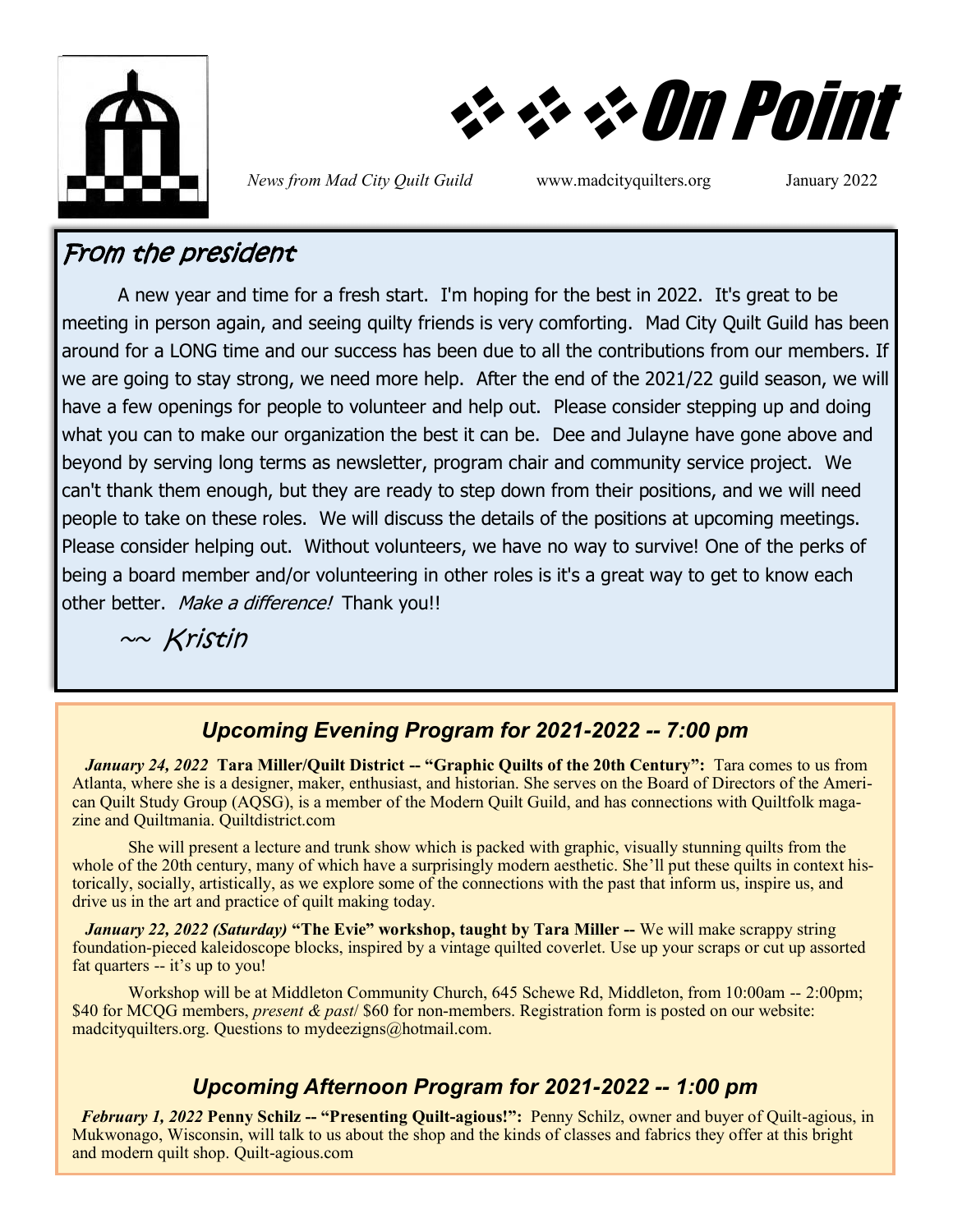# *Community Projects*

THANK YOU for your continued contributions to our Community in need. We continue our mission of donating quilts to Linus for teens graduating from the Foster Care Program, and welcome quilts of any size to be donated to area hospitals. Kits are available at meetings as well as quilts that need binding completed.

Any longarmers wanting to quilt a quilt top, please contact me. Batting and backing will be provided along with the quilt top.

Suggested quilt sizes for the Foster Care Program: 63 X 87 to 78 X 78.

Total contributed for the year: 104

Finished quilts given to Linus: 139

I have asked that only completed quilts be donated at this time (Except for kits). With the help of other longarmers, we are attempting to eliminate the numerous quilt tops we already have to better handle things in the future.

Any fabric donations should be 2 yards (or more). This is specifically for backing to finish quilt tops. Our fabric stash for making kits is plentiful.

Lastly, I am looking for someone to take over part of the Community Project duties. I will continue to take completed quilts and distribute to Linus. Anyone interested please contact me. The following is a brief overview. However, know that you are free to manage it your way.

> Manage the fabric stash Assemble kits for distribution at meetings Manage the completion of kits Show completed quilts at meetings

In the next few weeks I will be writing up a detailed summary of what I do to share with whoever may be interested. If no one is, we will look at dissolving our fabric stash and limit our Community Projects to only taking in completed quilts for Linus. It has been pure joy to be a part of this project, and it has shown me how giving and generous people are. That has made my part easy and so rewarding. And I thank you all for that. As always, please feel free to contact me.

Julayne Jelle Community Projects Coordinator 608/273-3620 (H) 608-669-7239 (Cell/text) julayne@tds.net Hm 2205 Manor Green Dr, Madison www.projectlinusmadison.org (drop off sites are listed)

| Mad City Quilt Guild Board 2021-2022 |                         |                |                             |  |  |
|--------------------------------------|-------------------------|----------------|-----------------------------|--|--|
| President                            | Kristin Gumbinger       | 608-334-4862   | kristingumdrop@gmail.com    |  |  |
| Afternoon VP                         | Rhonda Mossner          | 317-989-9712   | thequiltercook@gmail.com    |  |  |
| Evening VP                           | Hallie Ray              | 540-842-3070   | $hraywise$ @gmail.com       |  |  |
| Secretary                            | Mary Joy Johnson        | 608-395-1584   | johnsonm@baycollege.edu     |  |  |
| Treasurer                            | Margaret Henzler        | 608-417-0478   | tmhenzler@gmail.com         |  |  |
| Programs/Workshops                   | Dee Van Driel           | 608-467-6496 h | mydeezigns@hotmail.com      |  |  |
| Membership                           | Laurie Friedman         | 631-375-0363   | laurie.friedman@hotmail.com |  |  |
| Newsletter                           | Dee Van Driel           | 608-467-6496 h | mydeezigns@hotmail.com      |  |  |
| <b>Community Projects</b>            | Julayne Jelle           | 608-273-3620   | julayne@tds.net             |  |  |
| Quilt Show                           | Jane Vaughan            | 608-669-3374   | thornberryquilts@yahoo.com  |  |  |
|                                      | Diane Galarneau         | 608-695-3188   | dkgalarneau@gmail.com       |  |  |
| <b>Blotto</b>                        | Gwen JeSchonek          | 608-833-1273   | gwenajes@gmail.com          |  |  |
| Web Design                           | Kristin Gumbinger       | 608-334-4862   | kristingumdrop@gmail.com    |  |  |
| Social Media                         | Kristin Gumbinger       | 608-334-4862   | kristingumdrop@gmail.com    |  |  |
|                                      | <b>Heather Matanock</b> | 608-369-5533   | hmatanock@me.com            |  |  |
| Tech Support                         | Holly Johnson           | 805-479-0917   | kitwillowquilting@gmail.com |  |  |
| Past President                       | Dee Van Driel           | 608-467-6496   | mydeezigns@hotmail.com      |  |  |

Check the guild website **[madcity](#page-2-0) [quilters.](#page-2-0) [org](#page-2-0)**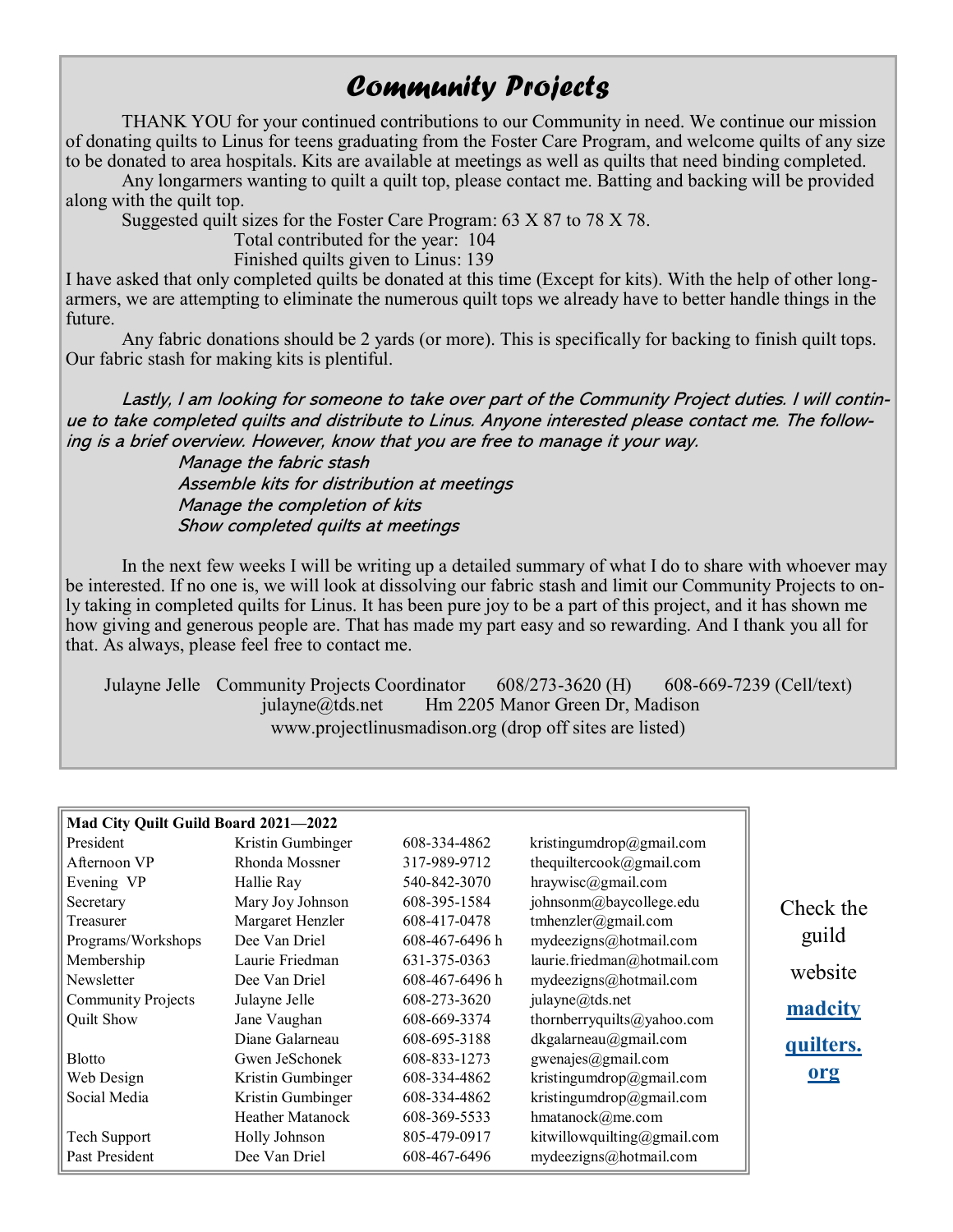#### **Minutes of the MCQG Board Meeting January 8, 2022**

<span id="page-2-0"></span>Middleton Community Church *Present: Laurie Friedman, Julayne Jelle, Kristin Gumbinger, Dee Van Driel, Margaret Henzler, Gwen JeSchonek, Hallie Ray, Rhonda Mossner, Mary Joy Johnson*

#### **Officer/Committee Reports:**

**Secretary - Mary Joy Johnson** Minutes of the last meeting were approved

**President - Kristin Gumbinger** The group brainstormed ways to encourage more volunteers. Kristin will lead a discussion at next evening meeting. We need to find replacements for Community Service, for Program Committee, and Quilt Expo. Rhonda volunteered to chair the Market in May. Laurie reported that a member had indicated an interest in working on the picnic on her membership form, so Kristin will follow up with that.

**Afternoon Vice President - Rhonda Mossner** Attendance remains moderate at about 35-45, compared to 60-80 pre-Covid. People are cooperating with masking and distancing. Program on January 4 with Quilt Central in Janesville was well received.

**Evening Vice President - Hallie Ray** No report.

**Treasurer - Margaret Henzler** Distributed a summary of income and expenses for year. Guild received a \$200 donation from member

**Membership - Laurie Friedman** 105 members, nearly half short of where we were before COVID. Discussed keeping inactive members current with activities and reminding them to renew.

**Programs, Workshops, Retreats - Dee Van Driel** Programs were light in fall because of uncertainty, but schedule has been filled for rest of the year. Major highlight will be Tara Miller from The Quilt District who will be the speaker for January 24 meeting. She will also do a workshop on the preceding Saturday, January 22, limited to 20 people. We discussed ways to promote these activities.

Mary Joy's 4 Patch Posies workshop went well with 11 participants.

**Block Lotto - Gwen JeSchonek** Drawing for Rainbow Star the next two meetings. Has plans for two more. **Quilt Expo - Jane Vaughan and Diane Galarneau** Booth for 2022 show has been paid for. Mini-quilt challenge theme is forthcoming. Looking for 2 people to shadow Jane and Diane for this year, to take over for 2023.

**Newsletter - Dee Van Driel** To go out this coming week, then Feb 15

**Community Projects - Julayne Jelle** Bought two rolls of batting. Working on finishing up last year's quilts. Sandy Shepherd has been doing lots of long-arming. Still taking completed quilts. Looking for new Community Project coordinator (or two or three) for next year. Julayne will write down a list of the tasks involved so they can easily be divided among several people.

**Social Media - Kristin Gumbinger and Heather Matanock** Kristin asked that we check her posts for feedback and corrections. She'll send an email blast about Tara Miller's upcoming workshop.

**Next Board Meetings** in 2022 @ 10am, Middleton Community Church: February 19, April 16, June 18 (Budget review), August 20

## *Membership*

Some of you may have noticed that your name has been added back into our active membership roster! Your Mad City board members have noticed that our group has dwindled drastically through the uncertainty of Covid for most of 2020 and 2021, and is struggling as we begin 2022, and therefore messages on membership renewal and programs have not reached our formerly-diligent members!

*We invite you to visit us again-- and hope that you'll re-join the guild!*

Check out our program and workshop listings to find something

that will interest you for 2022.

*Speak up and give us feedback* about ways we can improve,

to make *YOUR* experience with us better!

Laurie Friedman, Membership chair Laurie.friedman@hotmail.com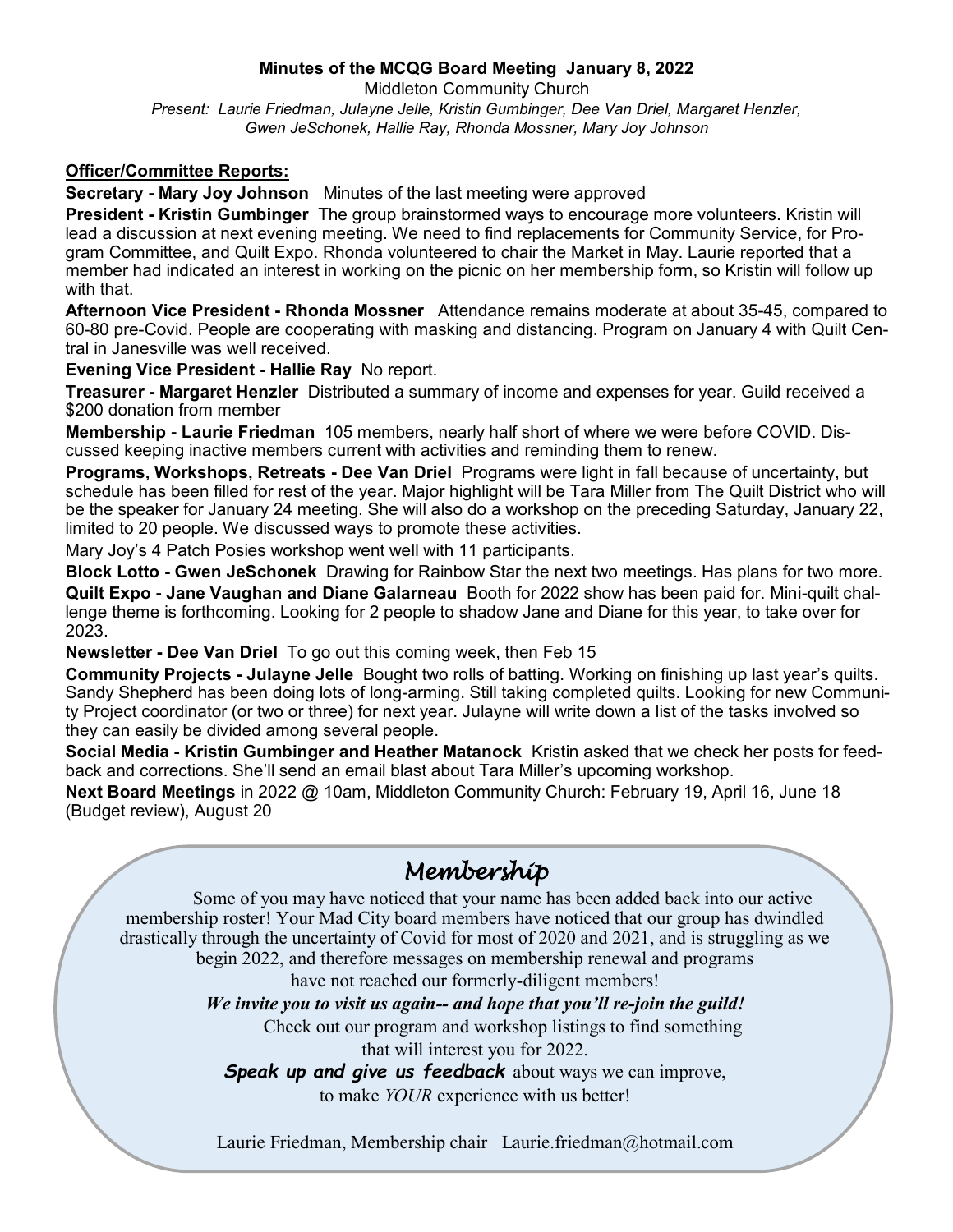# Mad City Quilt Guild 2021-2022 Program Schedule

#### *Evening @ 7:00*

- **Oct 25 Kristin Gumbinger: My Life in Quilting** *aka* **A Gumdrop Retrospective**
- **Nov 22 Mary Joy Johnson: Parade of (Four-Patch) Posies**
- **Jan 24 Tara Miller/Quilt District: Graphic Quilts of the 20th Century**
- **Feb 28 Bill Hoernke: Inspiration for a Bargello Quilt**
- **Mar 28 Mary Wilke/Sew Smart Shop, Wausau: Histories of Singer Featherweight, Vintage Hand-Crank Machines, and Her Toy Sewing Machine Collection**
- **Apr 25 Nancy Acker trunk show**
- **May 23 Jen/Quilt Peddler, Fennimore**

#### *Afternoon @ 1:00*

- **Nov 2 Bev Kelley-Miller: Faces of Addiction**
- **Jan 4 Terri Williams: Get Acquainted with Quilt Central**
- **Feb 1 Penny Schilz/Quilt-agious, Mukwonago**
- **Mar 1 Chris Weinhold: Escher Quilts**

*[April 5 meeting cancelled, due to use of church as voting site]*

- **May ?? Quilters Market**
- **June ?? Picnic Fun**

#### *Workshops*

- **Oct 16 Jane Vaughan -- Pretzel Twist**
- **Jan 8 Mary Joy Johnson -- Four-Patch Posy**
- **Jan 22 Tara Miller/Quilt District -- The Evie quilt**
- **Mar 5 Bill Hoernke -- Making a Bargello Quilt**
- **Apr 9 Mary Joy Johnson -- Sexy Sixties Triangles tablerunner**



# **Show and Gell** *November 22, 2021*

**Mary Vassalotti**: Paper-pieced Christmas Poinsettia WH top, pattern by Amy Friend, in pink/red/green **Julayne Jelle: Donna Corcoran** quilted her own Linus quilt, plus 5 more quilts

**Helen Flores:** Her sewing machine is being difficult, so binding isn't done, but showed: Sampler set w/ black, from 8-9 years ago, laq by **Deb Cavanaugh**, w/ lots of feathers in gold thread; Amish Bars, also laq by Deb (Deb donated her

\$200 payment back to our Community Service project **Laurel Strock**: Piecing the Past sampler pattern in gray/burgundy/light/etc, for her new bedroom color, laq **Anne Alessi**

**Derrith Wieman**: Circles theme for Lorraine Torrence's Design III class, Derrith freemotion-quilted it on her domestic machine, using lots of "doodles"

**Kristi Schultz**: She has 6 grandchildren -- has made her 5th I spy quilt, shared squares w/ friend, laq by Mary **Vassalotti Bill Hoernke**: bed-sized Fall-ish 4PP in orange/gold/green, he quilted it

### *January 4, 2022*

**Kathy Stroshane**: Feathered Star, pieced in red & white, machine-quilted

**Julayne Jelle:** 3 quilts for Linus; fabric stash is plentiful for kits, but can always use donated 2-yards+ pieces for backs; Julayne is looking for someone, (or several) to take over the Community Service project. She'll outline duties soon.

**Sandy Shepherd:** receives Keepsake Quilting catalog, marks quilts she likes, gives catalog to her husband so he has suggestions for gifts for her. Apparently she marked Union Blues pattern more than once, so he bought the same kit - twice! She showed us one of the finished projects -- lots of pieces, good colors, nice job (and *good story*!)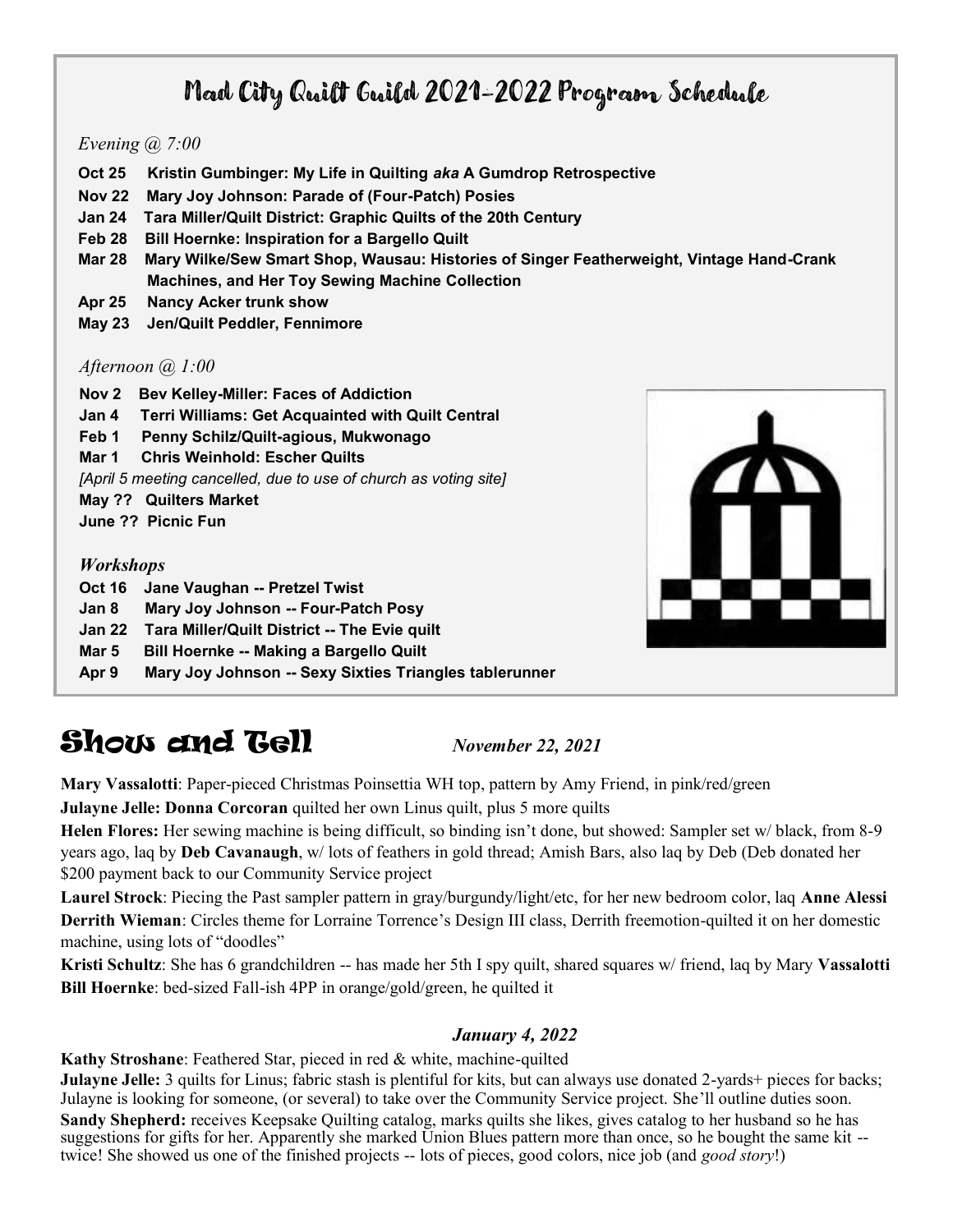# Show and Tell *October 25, 2021*

**Hallie Ray**: WH from Albuquerque (her former home) shop hop theme of Butterflies

**Pam Hennessy:** Kandy Krush pattern by Natalie Santini: skull, pixels

**Bill Hoernke**: Gateway to Heaven quilt in jewel tones, for a friend whose husband died from cancer; Pretzel Twist (from **Jane**'s class) with jelly roll strips from Bali (?) set with black

**Gretchen Rodefelt**: wine bottle holders, quilted for Christmas for mom & 2 sisters

**Jane Vaughan**: Oops-a-Daisy pattern in Halloween fabric, laq by **Julie Fagan** w/ ghosts and spooky things

**Joan Matiasek**: her rendition of Chicago, called Cityscape

**Gwen JeSchonek**: WH expanded & added borders to make it lap-sized, in navy, yellow

**Kathy Stroshane**: large log cabin quilt, w/ 3/8" wide "logs," she domestic-machine-quilted it, took 3 years: *impressive!!*

**Laurel Strock**: Star Trail quilt for Linus; Around the Square (Patty Hellenbrand pattern) for S Central WI shop hop; Stitch Happens (pieced sewing machine) WH, for her sewing room

**Marge Rice Myers**: Wisconsin Souvenirs WH, + pillowcase for her son (had to make for a 22"x27" pillow)

**Mary Joy Johnson**: small quilt made using up Asian scraps, set w/ smoky green, laq by **Mary Vassalotti**." Scraps multiply!"

Laurie Friedman: bo't 2 FO bundles of solids -- made Linus quilt w/ colors she didn't like, plus pieced binding (and extra 200"!) for Linus

**Mary Vassalotti**: WH in Amish colors and black, a skillbuilder project; panel w/ flange binding

**Donna Corcoran**: quilt for her 11-yr-old grandson in Montana, they ski, and pattern looks like mountains

**Sandy Shepherd:** bought focus fabric in Beaver Dam, cut it into hexagons (similar to 4PP technique) for 3 quilts; quilt with witch hats fabric from Spring Green

**Derrith Wieman**: Circles (for Lorraine Torrence Design Elements class), featuring her fmq & double batting

**Claudia Mielke**: quilt from Ricky Tims/Alex Anderson's Quilt Show: big, bright mariners compasses; from Gudrun Erla's online quilt class on a Sunday in May: big, red/black/white quilt; Star Sampler quilt (quilt pattern from Quilt Circle)

**Helen Flores** snuggle mat for her dog, Igor, the corgie, made w/ scraps of fleece; during Covid, finished a pre-2006 project: blocks, borders, back; "too many t-shirts" - cut them up for a light, fun, summer quilt; did the same w/ Hawaiian  $shirts + black$ 

#### *November 2, 2021*

**Nancy Schmitt**: Watchful Eyes, for Bits & Pieces show at Blue Bar Quilts

**Sharon Hunt: "Aurora" class w/ Gudrun Erla, in teals/black; estate sale purchase of rectangles and diamonds, put w/** shop hop fabric centers; super-sized a GE "Nina", in flannel, for 2 wedding quilts: his  $\&$  hers

**Jean Muehlemann**: floral digital print 4PP w/ colored bars, laq by Julayne; red/white/blue, embroidered Kimberbell bench pillows -- x3 (for herself and family)

**Julayne Jelle**: 80 Linus quilts so far/80-90 taken in; 3 today

**Sandy Shepherd**: 4PP (I like 4PP, too!) w/ donated fabric, for Linus; moved here 2 years ago, finally had time to sew Wind and a Prayer BOM, w/ lots of triangles, etc